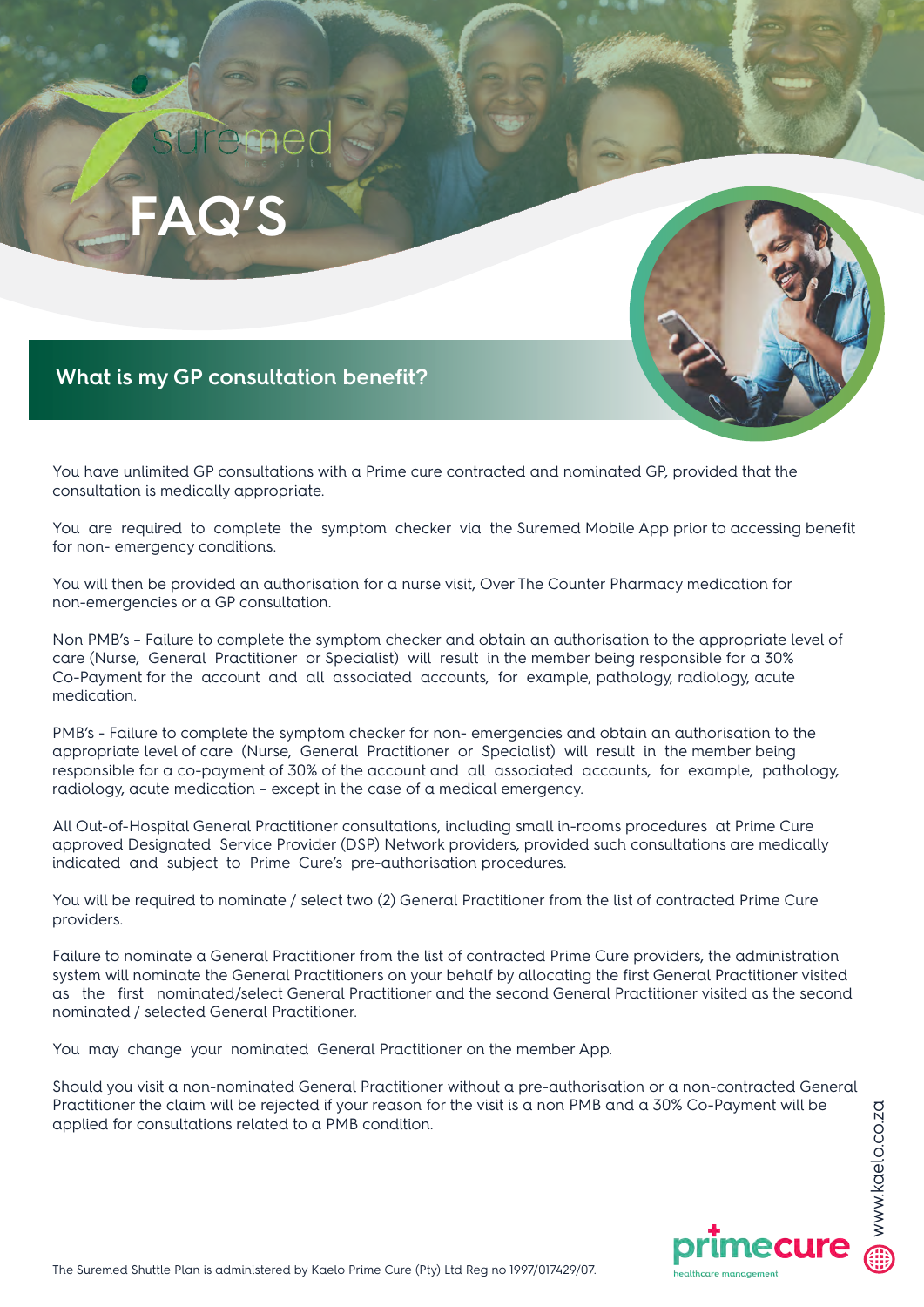

## **What is a Network GP?**

Suremed have contracted Doctors/General Practitioners in your area that are contracted to the Prime Cure network. You MUST use a GP on this network that you have nominated for the consultation and procedures to be covered by Suremed, otherwise you will have to pay for your consultation

## **How do I locate a Network GP in my area?**

You can visit **www.primecure.co.za** for a full list of GPs: **SMS "DOCTOR'** and **'AREA'** to **33900** (e.g. Doctor Soweto). You may also find your nearest provider by going to the find a provider tab on the App.

## **Can I use a Non-Network GP?**

You will be covered to see a non-network GP or a contracted GP after hours once a year, or two per family on the same policy.

The cover for this visit is **R1 055** per consultation and all associated claims, for example pathology.

As the GP is not contracted, you may be required to pay upfront and claim back from Prime Cure

Following the consultation, please contact Prime Cure within **72 hours** to obtain your Authorisation Number and submit your claim and proof of payment.

You can submit the required documentation by going to the submit a claim tab.

## **Can I visit a Pharmacy Wellness Clinic?**

Yes, you have unlimited consultations at a contracted Prime Cure pharmacy wellness clinic provided a pre-authorisation is obtained via you completing the symptom checker.

100% of the Prime Cure agreed rate.

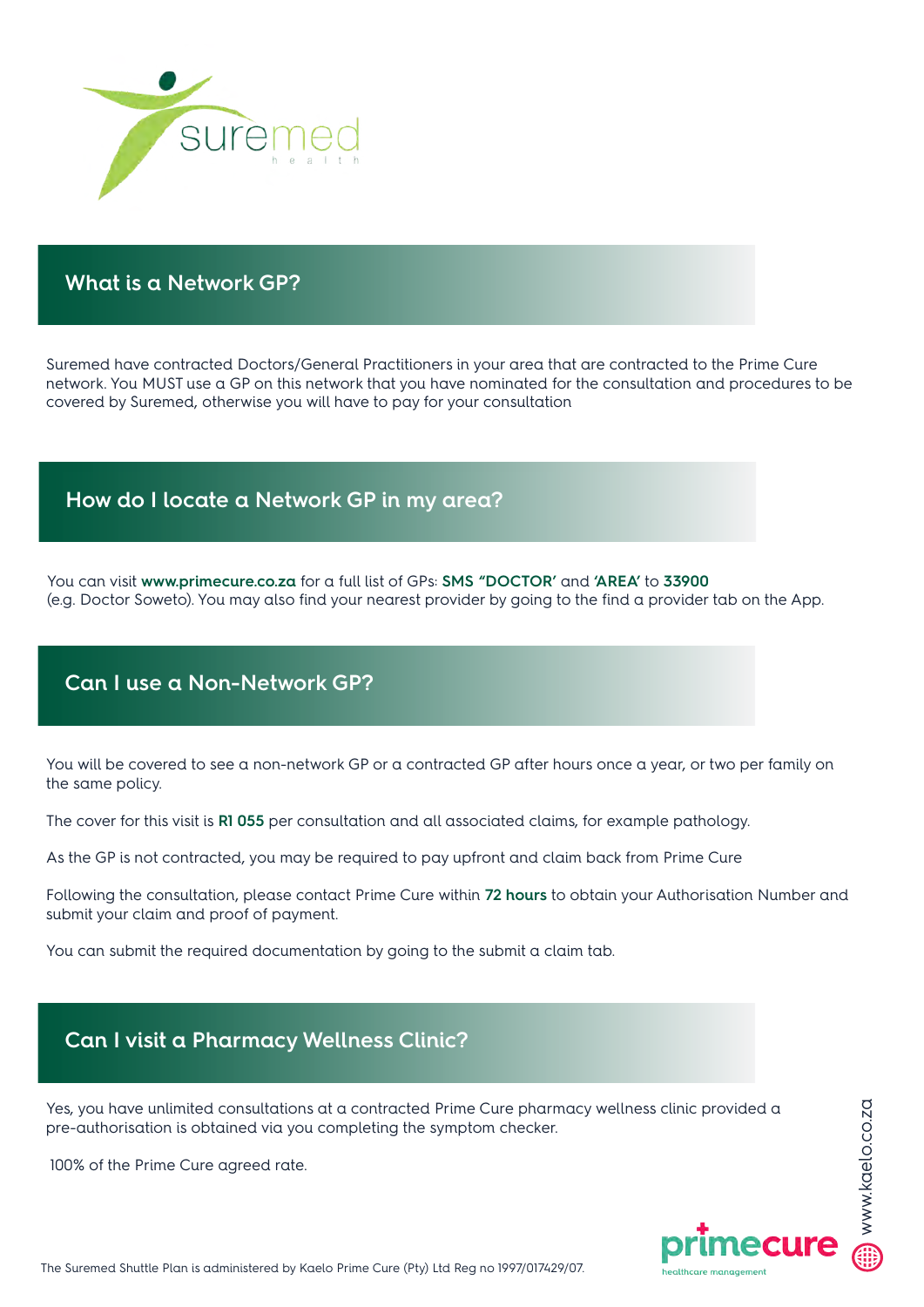

## **What is my Specialist Benefit?**

Paid at Prime Cure agreed tariff.

Five Consultations per family per year, max 3(three) per beneficiary for non-CDL-PMB List Non-Prescribed Minimum Benefits PMB conditions.

Pre-Authorisation required for each visit and any other referrals or procedures by provider or member.

Unlimited consultations for PMB conditions, managed according to Prime Cure Protocol.

Limited to **R7 150** per family and **R3 575** per beneficiary per annum, unless additional benefits are pre-authorized by Prime Cure Medical Director. Visits for PMB conditions will accumulate to limit and then be covered at cost.

Procedures performed in provider's rooms and all other services, including material supplied for injections, pathology and radiology unless stated otherwise.

All services including confinements, surgical procedures and operations, the cost of in-hospital anaesthetics and assistance at surgical procedures and operations performed In-Hospital.

Limit includes acute medication, basic radiology and pathology prescribed by the Specialist.

30% Co-Payment by member on the Prime Cure agreed rate if the members fail to obtain a pre-authorisation for a PMB condition.

No cover for non PMB conditions if the member fails to obtain authorisation

Prime Cure contracted General Practitioner has to refer you.

Specialist referral form must be completed by the nominated or nominated contracted Prime Cure contracted General Practitioner. The form can be found on the Prime Cure website **www.primecure.co.za**/ medicine-management.

Authorisation Number must be included in the Specialist Referral Form completed by the General Practitioner.

You may be required to produce the Specialist Referral Form at Specialist consultation.

Acute Medication prescribed by a Specialist out-of-hospital is to be dispensed by approved Prime Cure pharmacy according to the Prime Cure approved formulary only.

# **What is Over The Counter (OTC) medication?**

Over The Counter medication is medicine that you can get without needing a prescription from a doctor. For example, cold and flu medication or headache tablets.

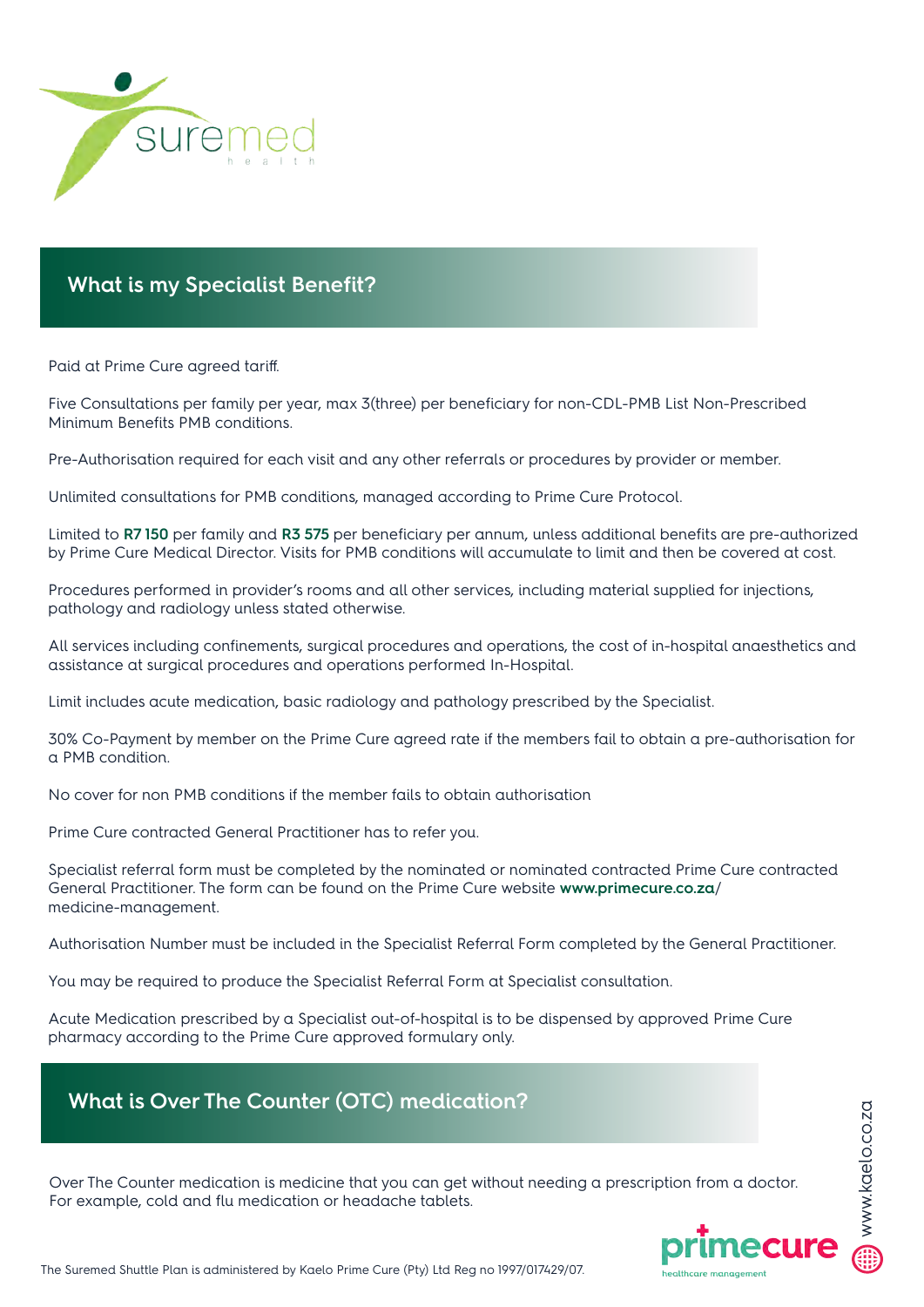

#### **Do I have a benefit for OTC Medication?**

There is a limit of **R120** per event **(R360 per annum)** per beneficiary for medicine according to our formulary. Maximum of **3 events** per beneficiary per annum. You need to go to the self-medication counter at a contracted pharmacy for a pharmacist to advice you on what medication is appropriate.

#### **Which Pharmacy can I use?**

You can visit **www.primecure.co.za** for a full list of GP's; SMS **"PHARMACY"** and **"AREA"** to **33900** (e.g. Pharmacy Randburg). You may also find your nearest provider by going to the find a provider tab on the App.

## **What is Acute Medicine?**

Acute Medication is medicine that you don't take regularly, for example, antibiotic medication.

#### **How can I access Acute Medicine?**

The medication will be provided as part of the acute consultation (when dispensed by a nominated or nominated dispensing practitioner) or by an a contracted service provider/pharmacy if prescribed by a non-dispensing practitioner.

## **What is Over The Counter (OTC) medication?**

You can visit **www.primecure.co.za** for a full list of GP's; SMS **"PHARMACY"** and **"AREA"** to **33900** (e.g. Pharmacy Randburg). You may also find your nearest provider by going to the find a provider tab on the App.

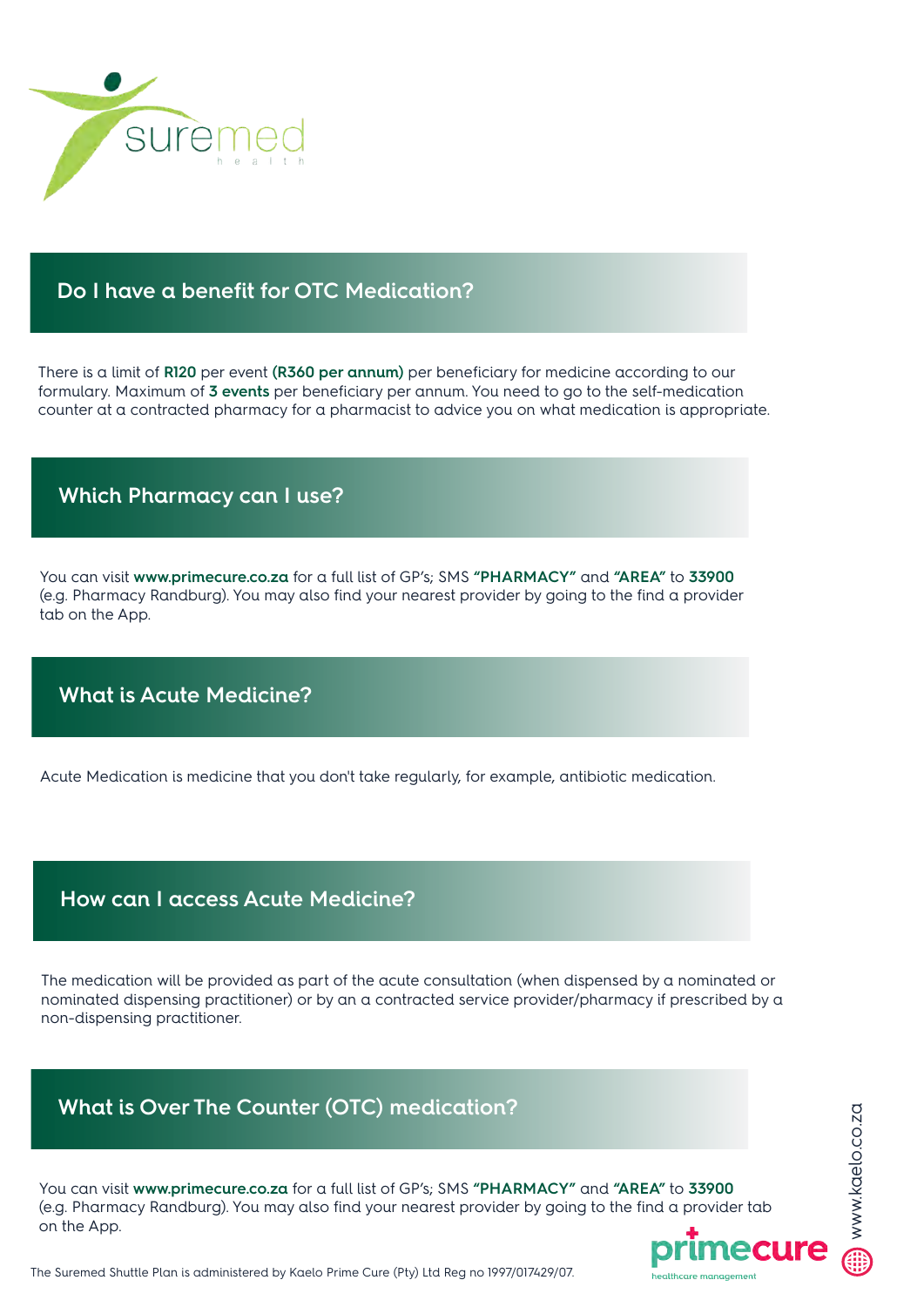

## **What is Chronic Medicine?**

Chronic medication is medication that you take on an ongoing basis, for example, insulin for diabetes or anti-hypertensives for high blood pressure. A chronic condition would need to be on the chronic conditions list for the medication to be covered.

## **How do I register for Chronic medication?**

You need to visit your contracted and nominated GP who will complete a registration form on your behalf and the GP will send it to Prime Cure. Your contracted GP needs to register your chronic medication on the Prime Cure chronic programme.

# **What is my HIV / AIDS benefits?**

Ongoing care plan and anti-retroviral treatment subject to registration on the Prime Cure HIV/AIDS programme and treatment according to an evidence based treatment protocol and medicine formulary.

You are required to register on the Disease Management Program once diagnosed as HIV positive.

Consent to record data on the Prime Cure Disease Management Information System.

Member confidentiality is guaranteed.

#### **Benefit includes:**

Voluntary counselling and testing.

Antiretroviral therapy, prophylactic antibiotics & supplements according to Prime Cure protocol.

Treatment support.

Pathology and monitoring (incl. CD4, viral load, liver enzymes, cholesterol, glucose, urine tests) according to protocols.

Treatment of opportunistic infections, according to Prime Cure formulary.

Available at selected service providers only (Members to contact Prime Cure Call Centre for details).

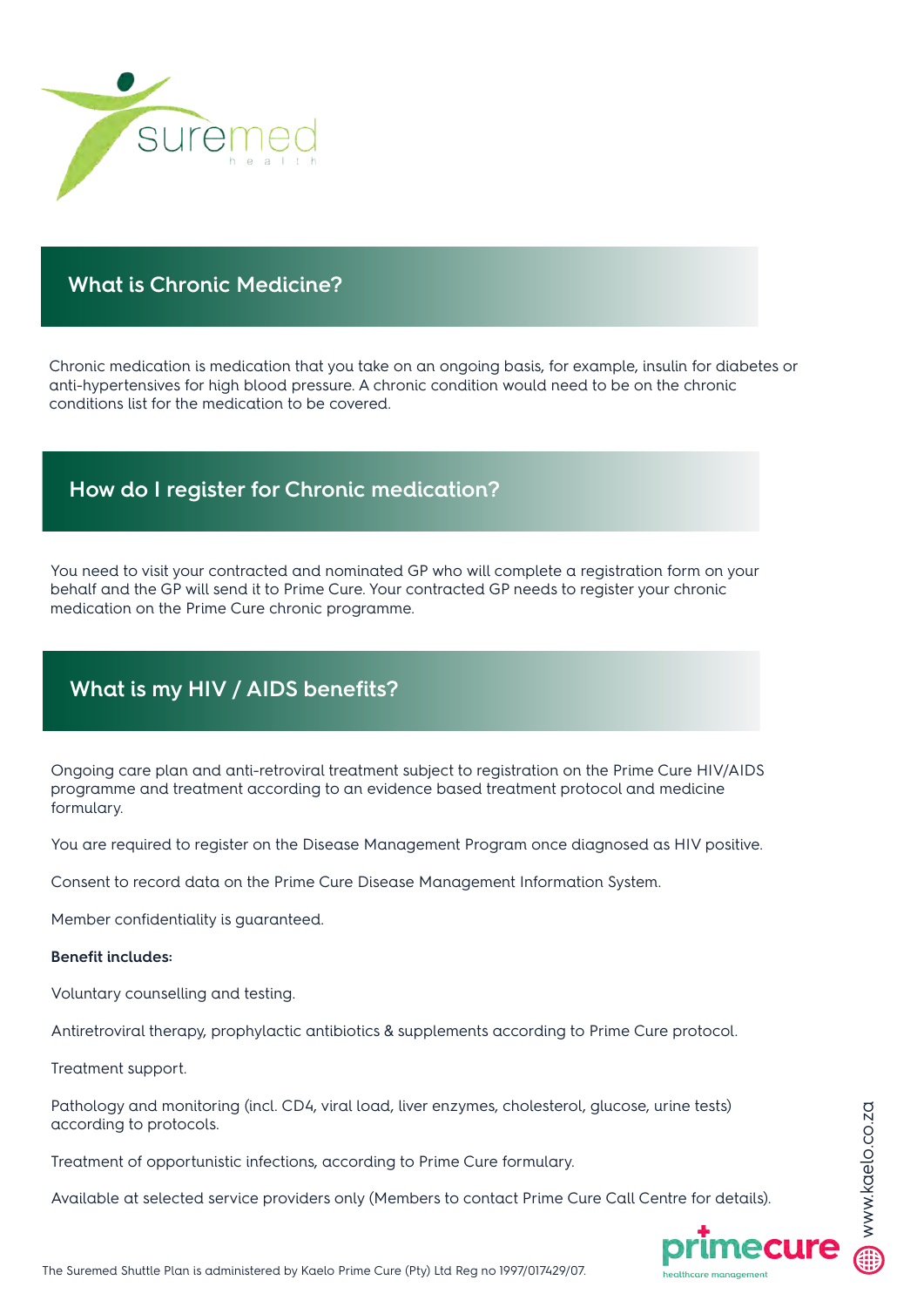

## **What is my Dentistry Benefit?**

You are covered for basis dentistry including fillings, pain, sepsis, scaling and polishing. Pre-authorisation is required should you need more than 4 of the following: extractions, fillings, and X-rays.

Limited to trauma, less than seven years and impacted third molars.

Unlimited when clinically appropriate, subject to Prime Cure protocols Fluoride treatment only covered for Children under 12 years.

One emergency consult for pain and sepsis at any Dentist or Dental Therapist.

You may only visit a Prime Cure contracted Dentist or Dental Therapist.

You can visit **www.primecure.co.za** for a full list of GP's; SMS **"DENTIST"** and **"AREA"** to **33900** (e.g. Pharmacy Randburg). You may also find your nearest provider by going to the find a provider tab on the App.

## **Am I covered for Optometry?**

You are covered for one eye test per annum, 1 frame and 1 set of single or bi-focal lenses every 2 years per beneficiary.

The optometrist will show you a range of standard frames for the member to choose from.

Any extras, for example, tinting will be for the members account.

You can visit **www.primecure.co.za** for a full list of GP's; SMS **"OPTOMETRIST"** and **"AREA"** to **33900** (e.g. Pharmacy Randburg). You may also find your nearest provider by going to the find a provider tab on the App.

## **Am I covered for basic X-Rays?**

Yes, as long as your nominated contracted GP has requested an x-ray or ultrasound according to our formulary.

A pre-authorisation number may be required if more than 3 black and white x-rays is required.



www.kaelo.co.za

www.kaelo.co.za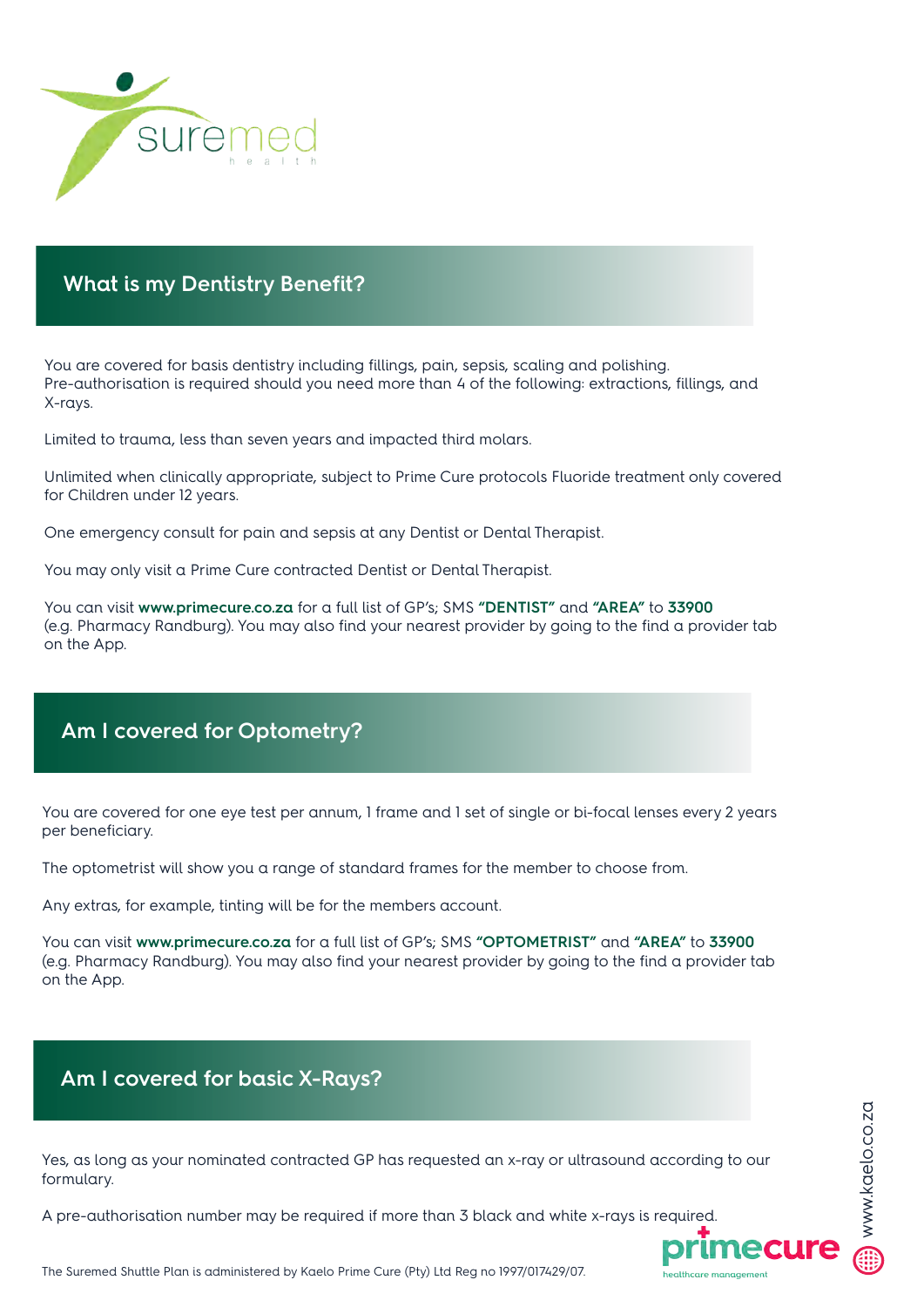

#### **Do I have a Benefit for specialised Radiology?**

There is only cover for MRI, CAT and/or GALLIUM SCANS and/or RADIOISOTOPES.

Paid at Prime Cure agreed tariff.

Limited to **R20 000** per family per annum and **R9 500** per beneficiary per annum combined limit for in and out-of-hospital specialised radiology.

Subject to pre-authorisation and case management.

Unless the CT and/or MRI scan forms part of a PMB diagnosis or care plan for a PMB condition according to Prime Cure protocols, the benefit is paid at the lower of agreed DSP tariff or NHRPL fees.

## **Am I covered for blood tests?**

Yes, as long as your nominated contracted GP has requested your pathology and refers you to a contracted pathology laboratory.

## **What is my Benefit for allied services?**

Speech, Occupational Therapy and Physiotherapy, Psychology, etc.

PMB rules apply paid at 100% of Agreed rate.

No cover for non PMB's.

Pre-Authorisation required and beneficiary must be referred by their contracted General Practitioner or a specialist where the specialist consultation has been authorised.

You will require referral by a contracted Prime Cure contracted service provider.

Pre-authorisation is obtained from the Prime Cure Call Centre.

Failure to comply with pre-authorisation and referral requirements will result in a 30% Co-Payment.

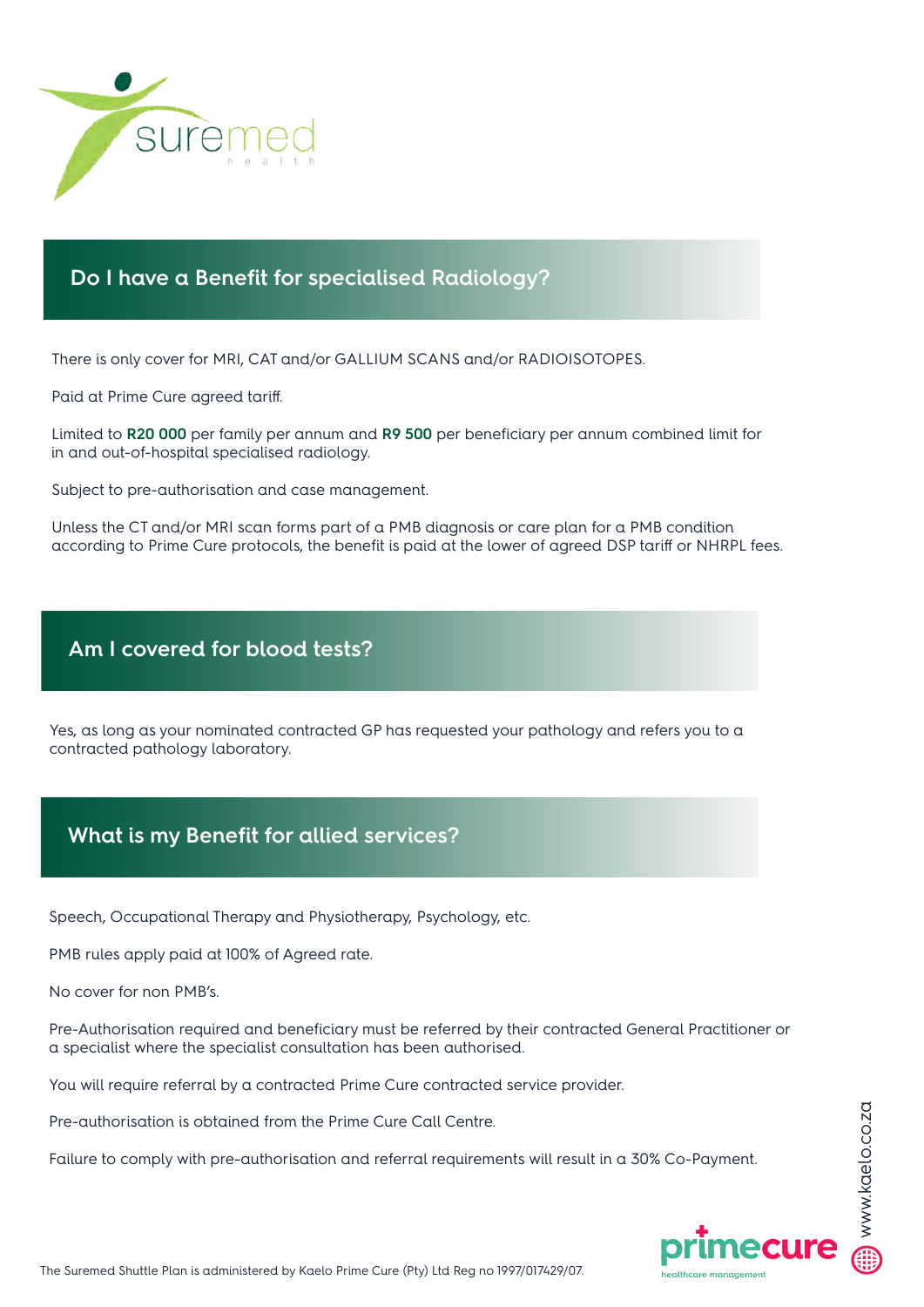

## **How am I covered if I fall pregnant?**

Register on the mobile app for the Maternity Benefit.

You may also make use of your specialist visits. Antenatal consultations: You are covered for up to **8 visits** at your gynaecologist, GP or midwife up to the Prime Cure rate.

Antenatal Vitamins up to **R100** per month up to max of 9 months.

You are entitled to 2 x 2D sonar scans. 3D and 4D scans are paid up to the rate we pay for 2D scans.

Your nominated contracted GP will request the sonar scans according to our formulary.

You have cover for a defined basket of blood tests per pregnancy from the Maternity Programme. These tests include: To confirm pregnancy (qualitative bHCG).

Glucose -HIV Elisa -Blood cross matching (Rh Antigen) -Blood group (A, B and O Antigen) - Hepatitis B.

Post-natal consultation: You are covered for one post-birth six-week follow-up consultation with a midwife, GP or gynaecologist post-delivery.

You are required to pre-authorise your hospitalisation prior to the delivery.

## **What is my hospital Benefit?**

Unlimited.

Preferred Provider Network of contracted Public and Private hospitals (Netcare, Life, Mediclinic, Clinix, JMH and NHN Hospitals).

All services including confinements, surgical procedures and operations, the cost of In-Hospital anesthetics and assistance at surgical procedures and operations performed In-Hospital.

Benefits are as per evidence-based treatment protocols, disease management programs and case management procedures for each condition and linked to the Prime Cure PMB medicine formulary and minimum treatment algorithms as published by the Council for Medical Schemes where applicable.

Pre-authorisation required prior to admission for all non-emergency cases and within **24 hours** of admission for all emergency cases, or the first working day after admission.

Where no pre-authorisation is obtained for elective admissions by you (or the provider of services), you will be liable for a co-payment of **R5 000** per admission.

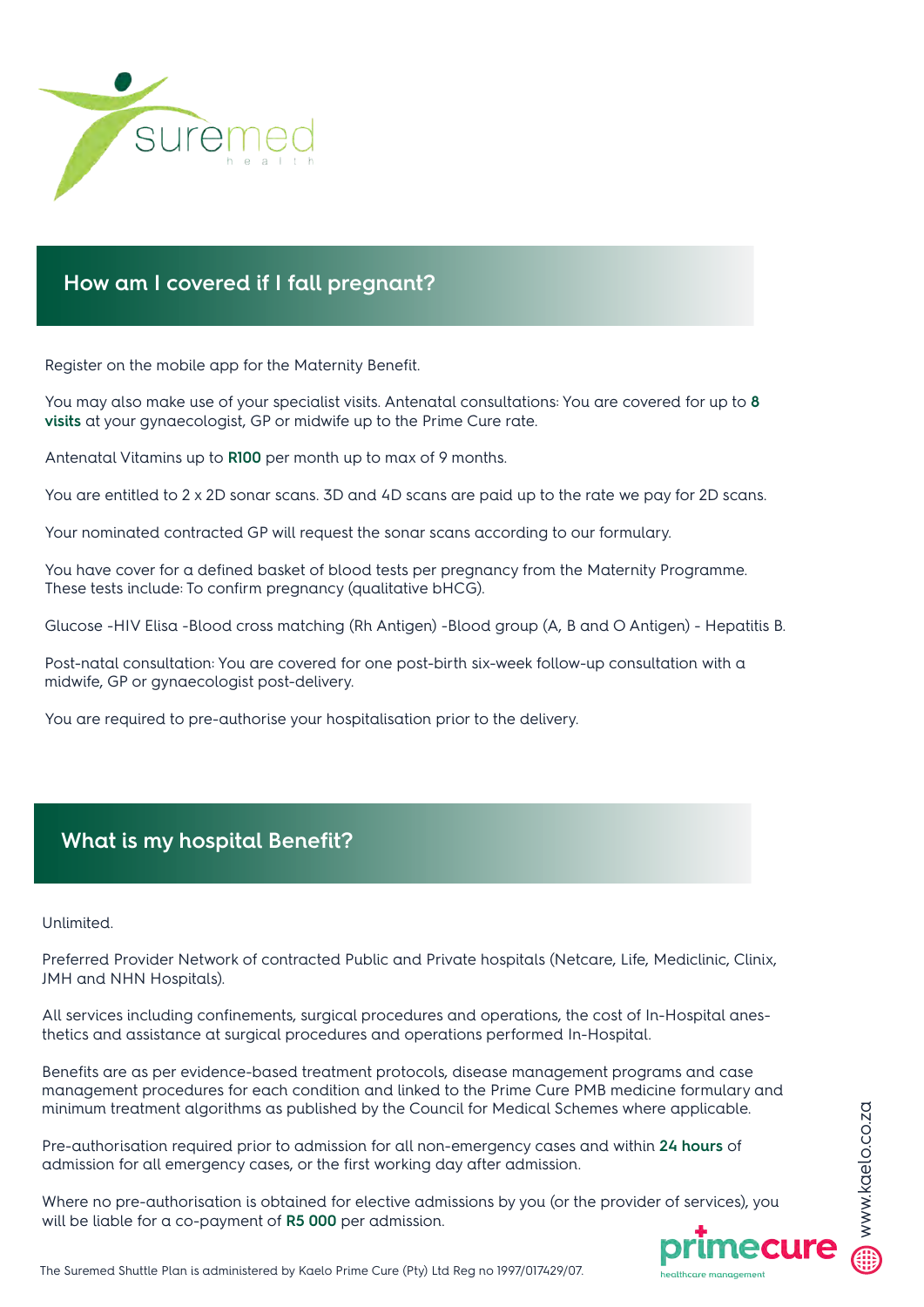

# **What is my hospital Benefit?**

The following Co-Payments will apply:

- A co-pay of **R2000** required if certain procedures are not done in a Day Clinic or Free Standing contracted theatres.
- Gastroscopies, Colonoscopies, Sigmoidoscopies.
- Cystoscopies.
- Hysteroscopies.
- Arthroscopies.
- Facet joint Injections.
- Tonsillectomies and Adenoidectomies in children.
- Grommets.
- Adenoids.
- Impacted Wisdom teeth.
- A co-pay of **R2500** will apply for all procedures in hospital.
- Laparoscopic surgery.
- Arthroscopic Surgery.

#### **The following sublimits apply subject to overall hospital limit:**

- ICU and High Care limited to 10 days per admission for non PMB conditions
- Surgical procedures Max Facial limited to Limited to R16 000 per family.
- Appliances limited to **R3 700** per family.
- External prosthesis limited to Limited to **R28 000.**
- Take out medication (TTO) limited to seven days supply.

• Alternatives to hospitalisation (including step-down facilities and hospice) limited to **R10 500** per family.

• Radiology limited to **R19 000** per family per and **R9 000** per beneficiary annum, combined with out-of-hospital limit.

#### **The following conditions are covered subject to confirmation of a PMB condition at a DSPN facility**

- Chemotherapy and Radiotherapy (Oncology).
- Organ Transplants.
- Renal Dialysis (Haemodialysis & Peritoneal Dialysis).
- Psychiatric admissions.
- Neonatal Care.

# **Voluntary use of non-DSP.**

Should a beneficiary voluntarily choose not to make us of a DSP, a Co-Payment equal to the difference between the Kaelo Prime Cure agreed tariff of the DSP and the tariff of the non-DSP, will apply, and/or as per Medical Scheme rules.